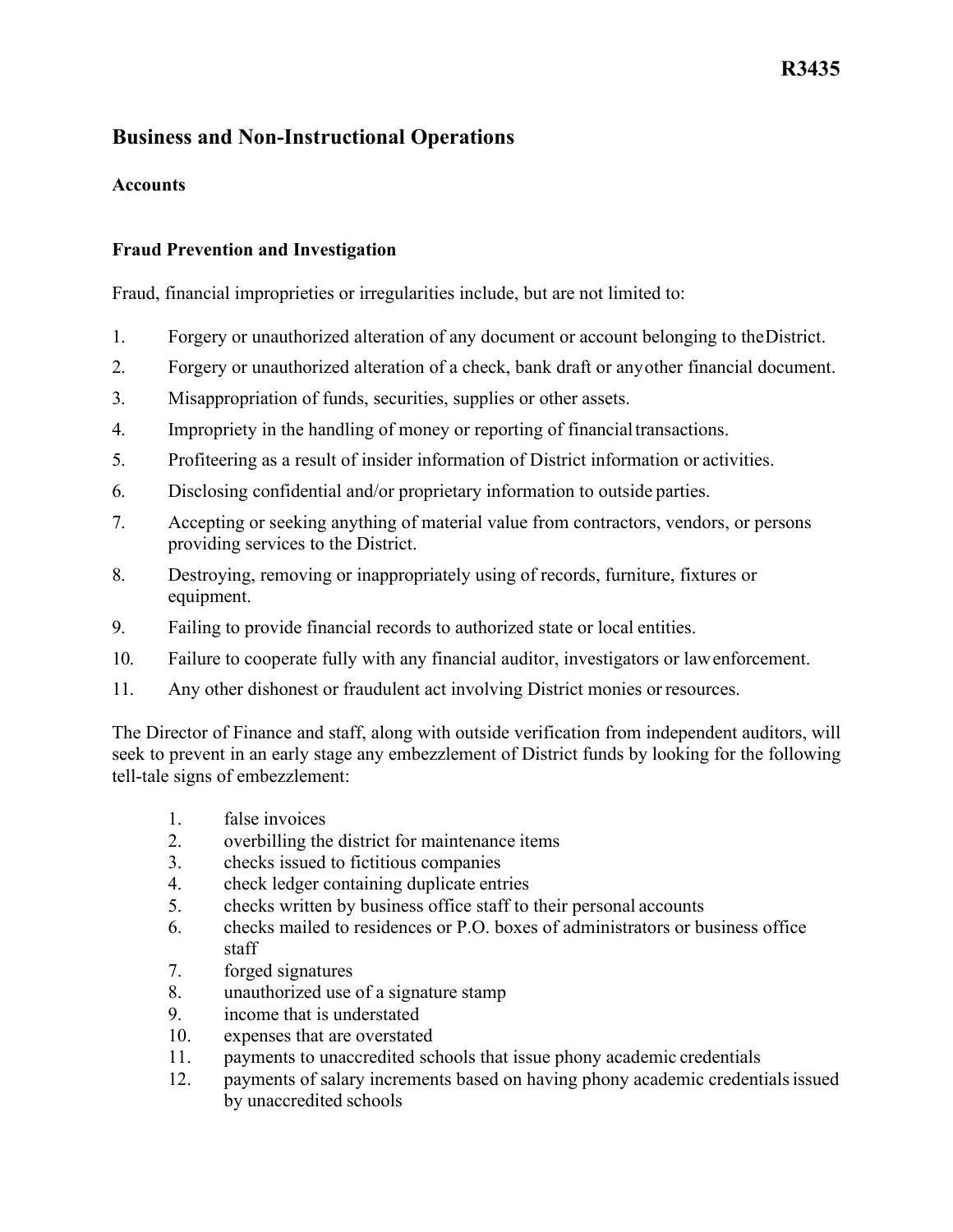# **Business and Non-Instructional Operations**

### **Accounts**

### **Fraud Prevention and Investigation** (continued)

The Superintendent or designee shall investigate reports of fraudulent activity in a manner that protects the confidentiality of the parties and the facts. All employees involved in the investigation shall be advised to keep information about the investigation confidential.

 designee shall issue a report to appropriate personnel and to the Board of Education. The final If an investigation substantiates the occurrence of a fraudulent activity, the Superintendent or disposition of the matter and any decision to file a criminal complaint or to refer the matter to the appropriate law enforcement and/or regulatory agency for independent investigation shall be made in consultation with legal counsel. The result of the investigation shall not be disclosed to or discussed with anyone other than those individuals with a legitimate right to know, and in accordance with the legal rights of all involved (including the accused.)

In addition, the District will take the following steps to protect funds and property from theft:

- 1. label all goods, materials, and equipment
- 2. establish adequate controls to account for their location, custody, and security
- 3. annually audit the inventory of equipment
- inventory system 4. update a listing of such equipment to reconcile the audit with the District's
- 5. document and account for any transfers and/or disposals of equipment